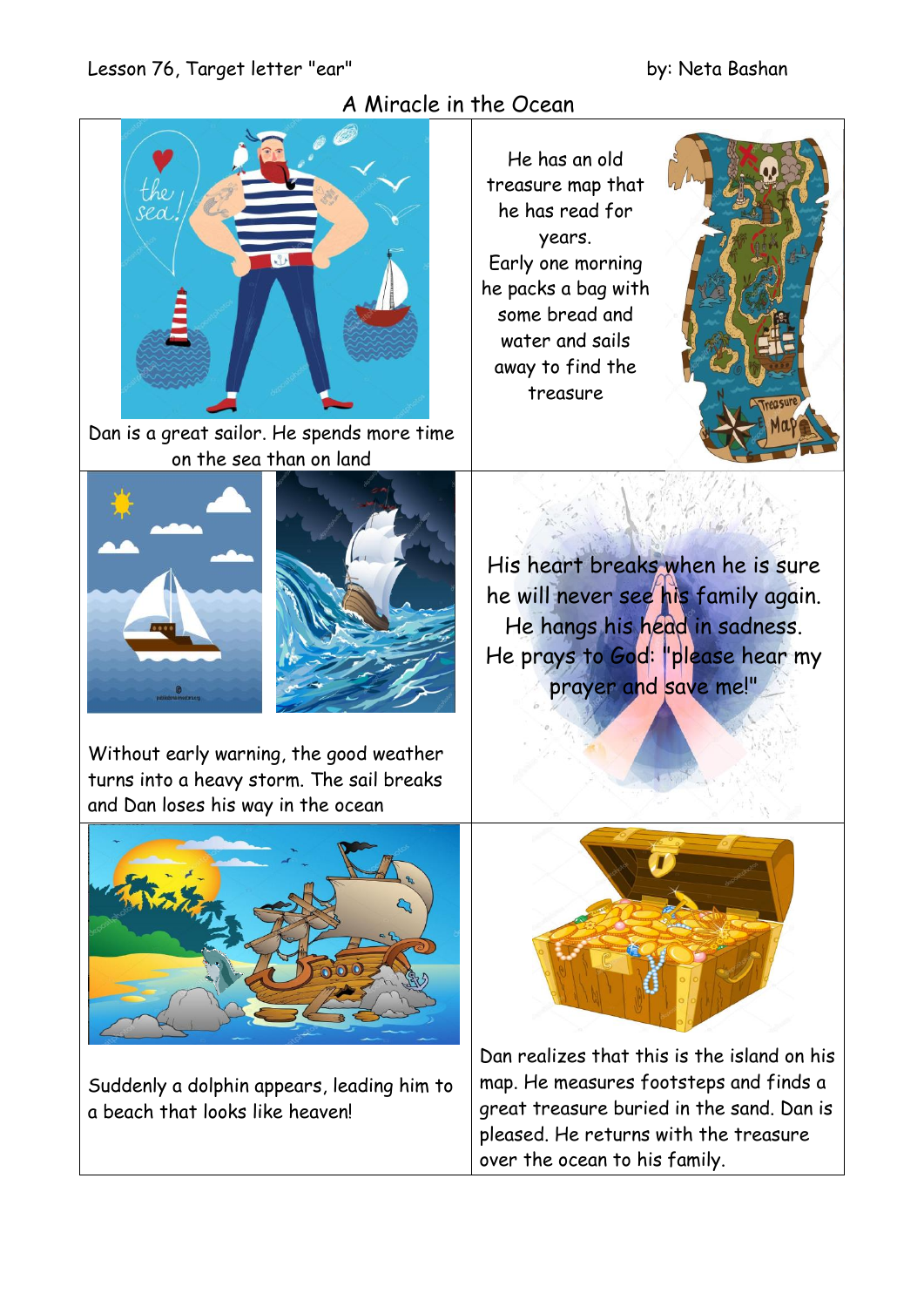| Word List               |   |          |  |
|-------------------------|---|----------|--|
| $\mathbf{1}$            |   | appear   |  |
| $\overline{c}$          |   | early    |  |
| $\overline{3}$          |   | great    |  |
| $\overline{\mathbf{4}}$ |   | hear     |  |
| 5                       |   | heart    |  |
| 6                       |   | heaven   |  |
| $\overline{7}$          | N | measure  |  |
| 8                       |   | ocean    |  |
| 9                       |   | please   |  |
| 10                      |   | realize  |  |
| 11                      |   | treasure |  |
| 12                      |   | weather  |  |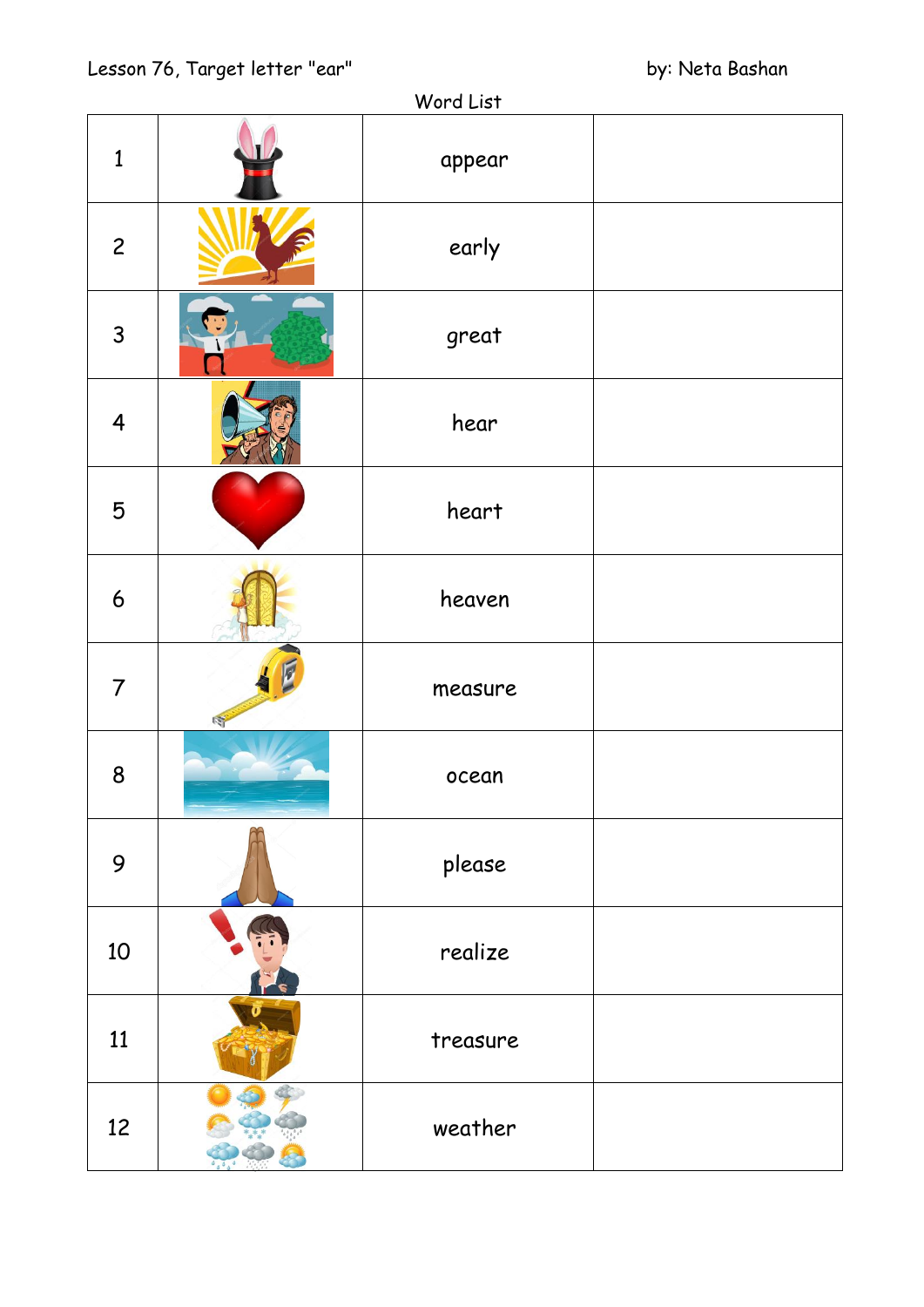## Game: **TANGO**

- 1. Divide the cards, equally, between the players.
- 2. Players place their card packs face down on the table in front of them.
- 3. The players all draw a card from their card packs, and show them to the other player(s).
- 4. If both cards have an "EAR"/ "EA" word,
	- a. The first player that notices it grabs the object from the table and gets the opportunity to read aloud the words.
	- b. If he says them correctly- he gets his friend's pile of cards,
	- c. If not- the opponent gets the chance to say the words correctly. If he does, he gets the cards on the table.
- 5. The goal is to have more cards than your opponent at the end of the game.

# **Recommended word cards (you can make others, or use fewer):**

| b <mark>ea</mark> utiful | are   | bake    |
|--------------------------|-------|---------|
| <mark>ea</mark> sy       | her   | take    |
| l <mark>ea</mark> ve     | red   | mistake |
| mean                     | track | crane   |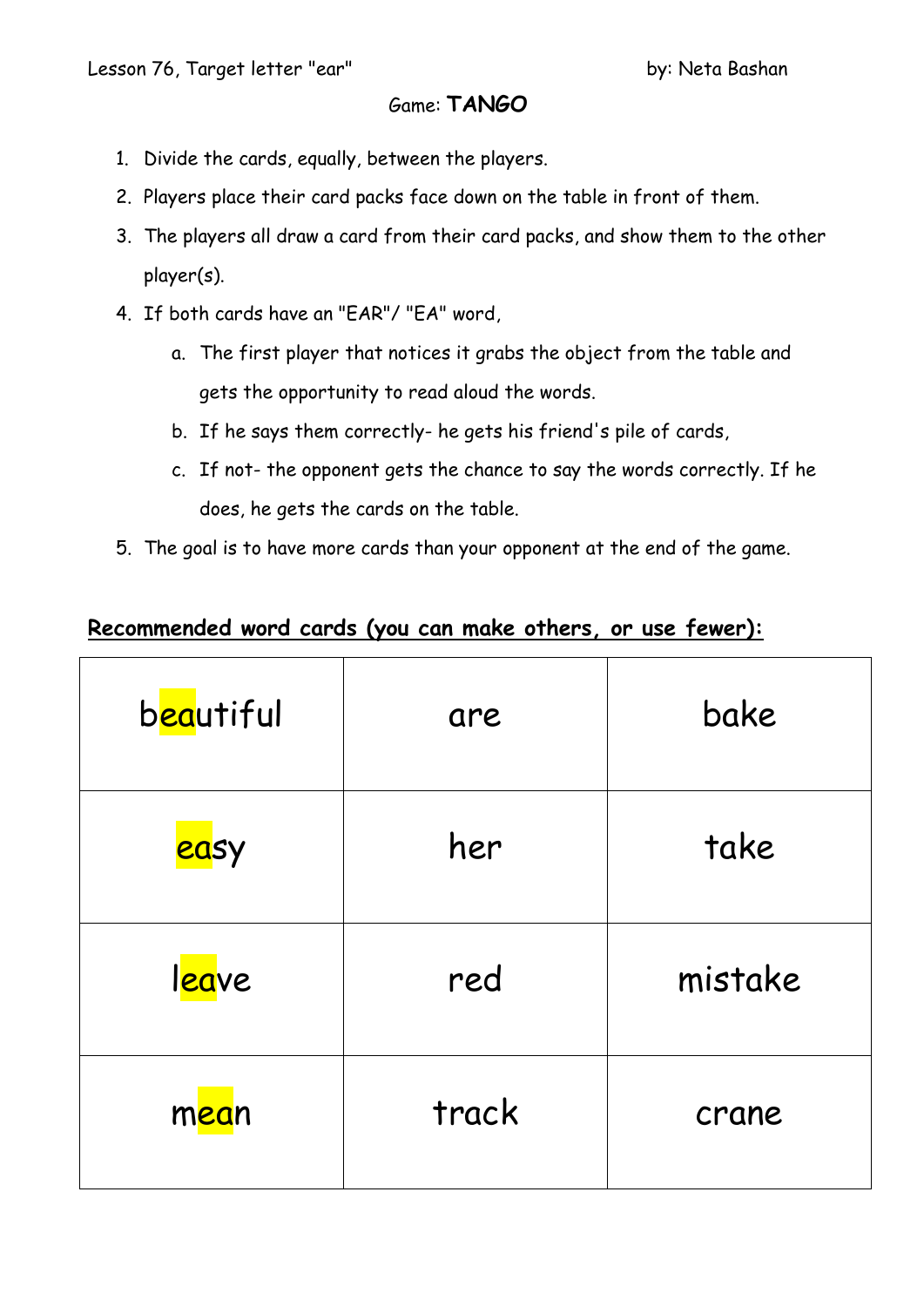| r <mark>ea</mark> l     | racket | prepare   |
|-------------------------|--------|-----------|
| y <mark>ear</mark>      | trick  | scare     |
| pl <mark>ea</mark> se   | strap  | care      |
| h <mark>ea</mark> ven   | Arabic | does      |
| r <mark>ea</mark> lize  | crime  | crocodile |
| measure                 | admire | garden    |
| app <mark>ear</mark>    | like   | remote    |
| tr <mark>ea</mark> sure | listen | alone     |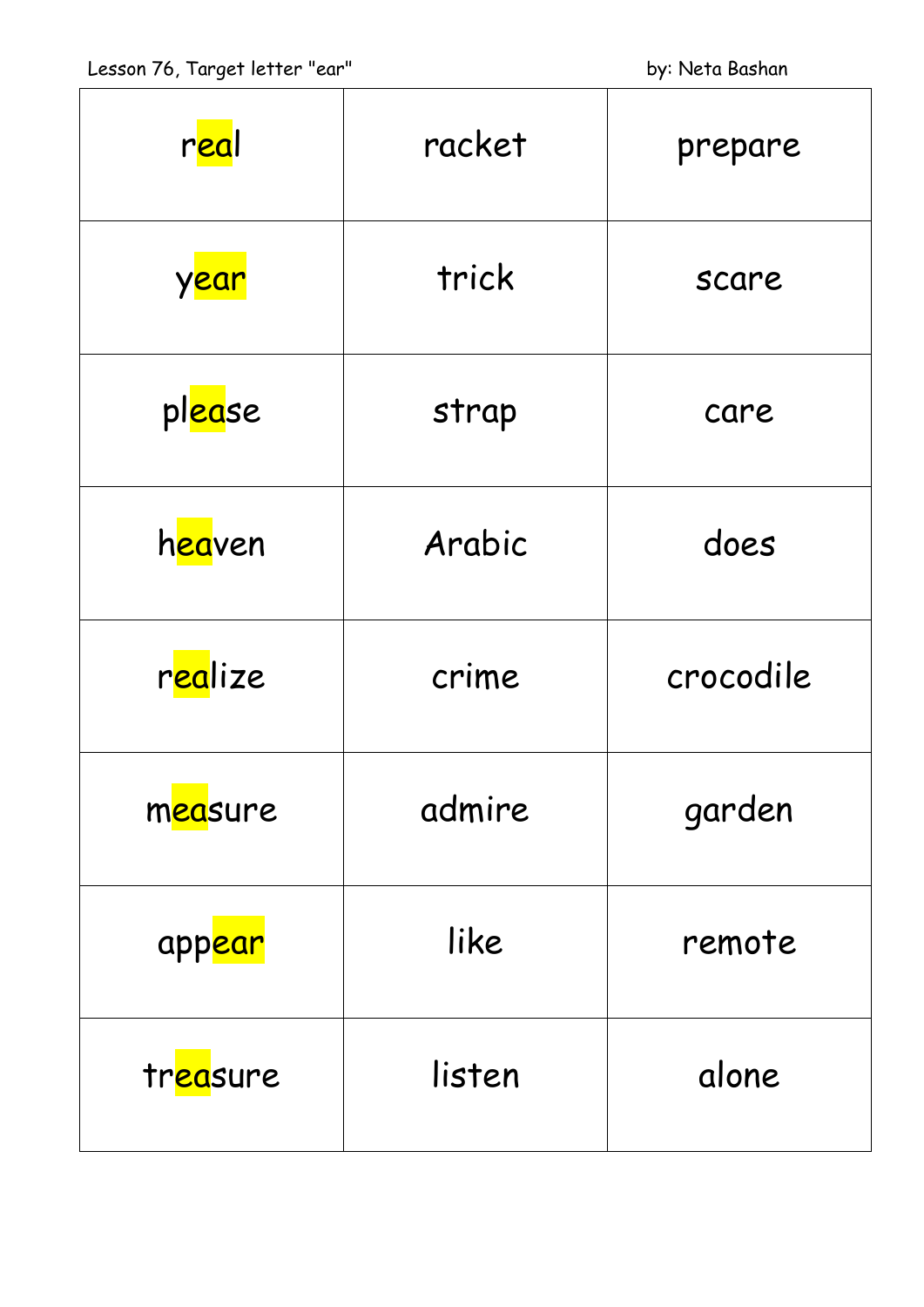| w <mark>ea</mark> ther | ball     | trombone   |
|------------------------|----------|------------|
| head                   | small    | before     |
| bread                  | pretty   | angry      |
| read                   | library  | protecting |
| oc <mark>ea</mark> n   | family   | does       |
| <mark>ear</mark> ly    | friend   | crocodile  |
| <mark>ear</mark> th    | dress    | garden     |
| h <mark>ear</mark> t   | careless | angry      |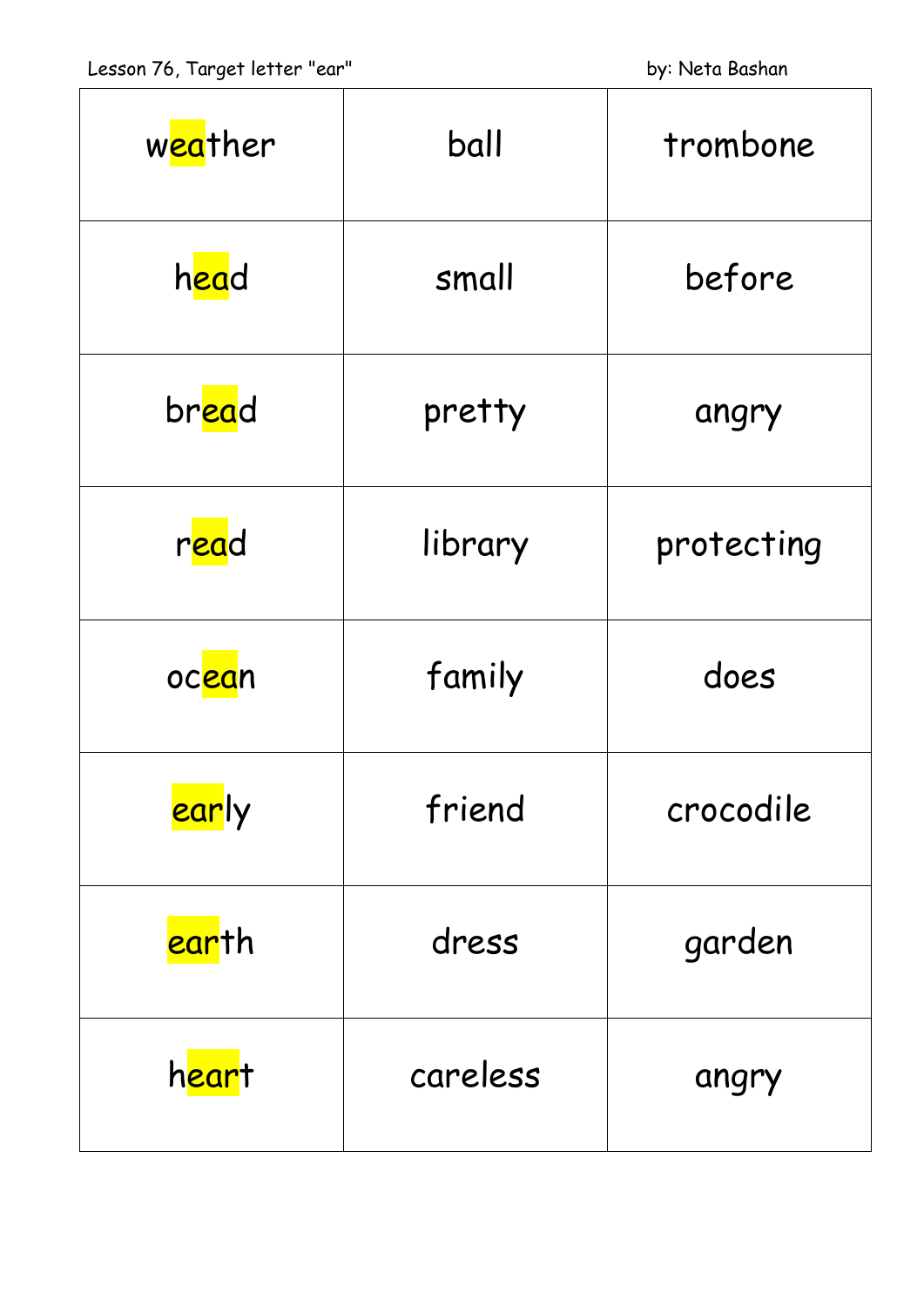| great                | finally  | protecting |
|----------------------|----------|------------|
| break                | cracking | computer   |
| heard                | escaping | wonderful  |
| l <mark>ear</mark> n | setting  | have       |
| near                 | truck    | every      |
| h <mark>ear</mark>   | hungry   | travel     |
| b <mark>ear</mark>   | under    | blanket    |
| w <mark>ear</mark>   | grateful | prize      |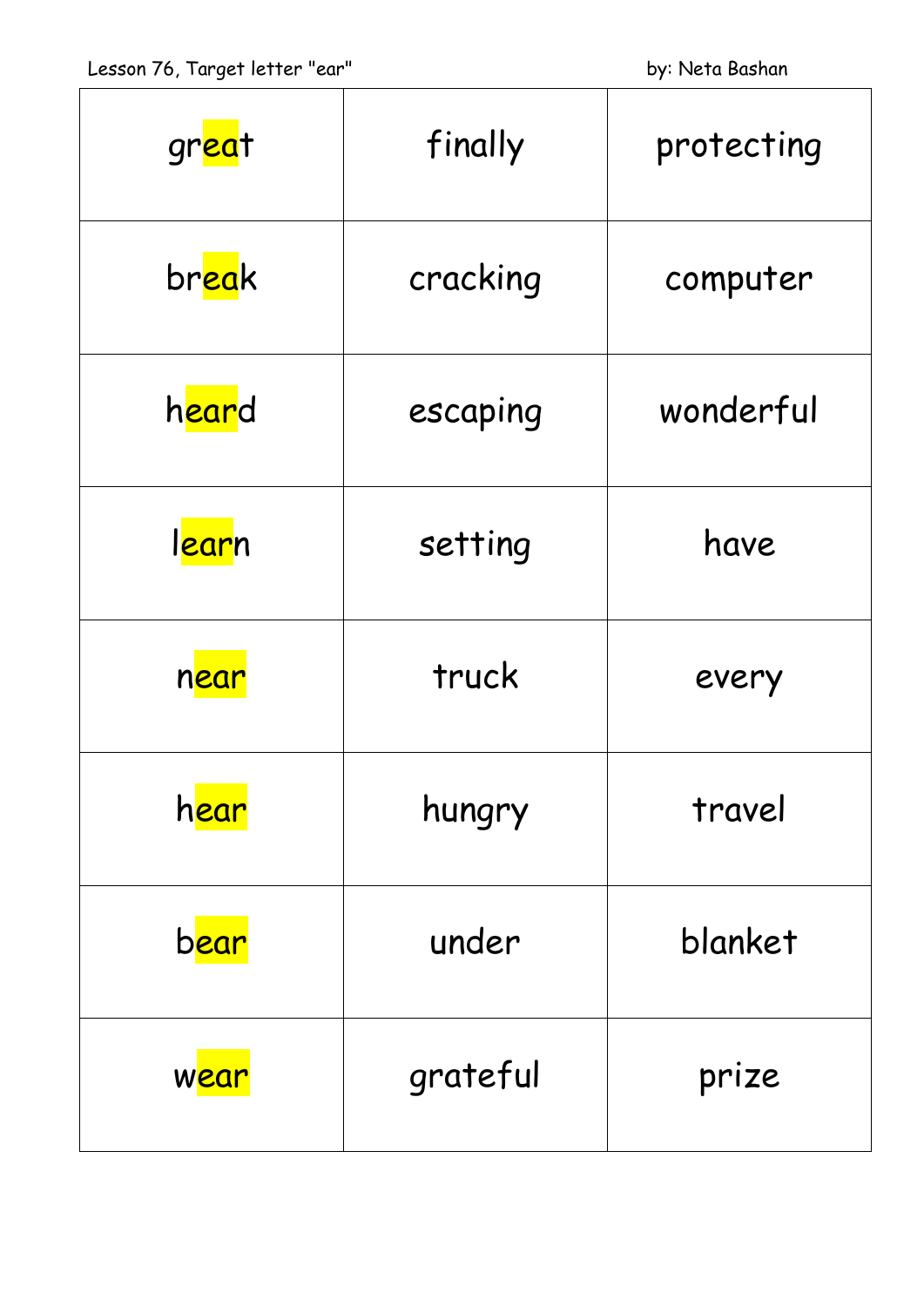| <b>Sw<mark>ear</mark></b> | Jerusalem   | between    |
|---------------------------|-------------|------------|
| thank                     | January     | school     |
| mother                    | picture     | nature     |
| answer                    | temperature | water      |
| yesterday                 | cracking    | escaping   |
| Saturday                  | setting     | Thursday   |
| place                     | truck       | hungry     |
| circle                    | under       | Cinderella |